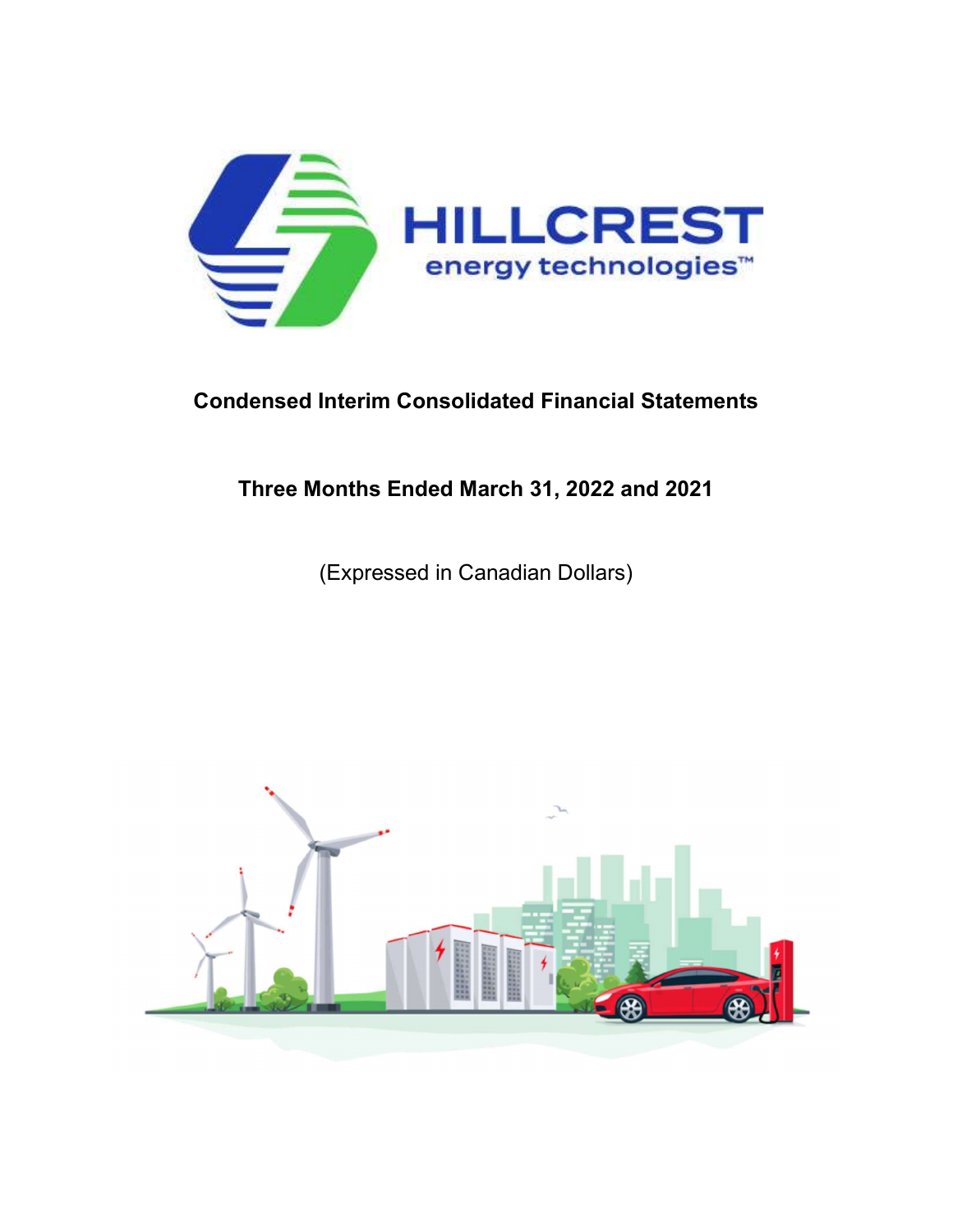# TABLE OF CONTENTS

| Condensed Interim Consolidated Statements of Financial Position              |                |
|------------------------------------------------------------------------------|----------------|
| Condensed Interim Consolidated Statements of Loss and Comprehensive Loss     | $\mathcal{P}$  |
| Condensed Interim Consolidated Statements of Cash Flows                      | 3              |
| Condensed Interim Consolidated Statements of Changes in Shareholders' Equity | $\overline{4}$ |
| Notes to the Condensed Interim Consolidated Financial Statements             | $5 - 15$       |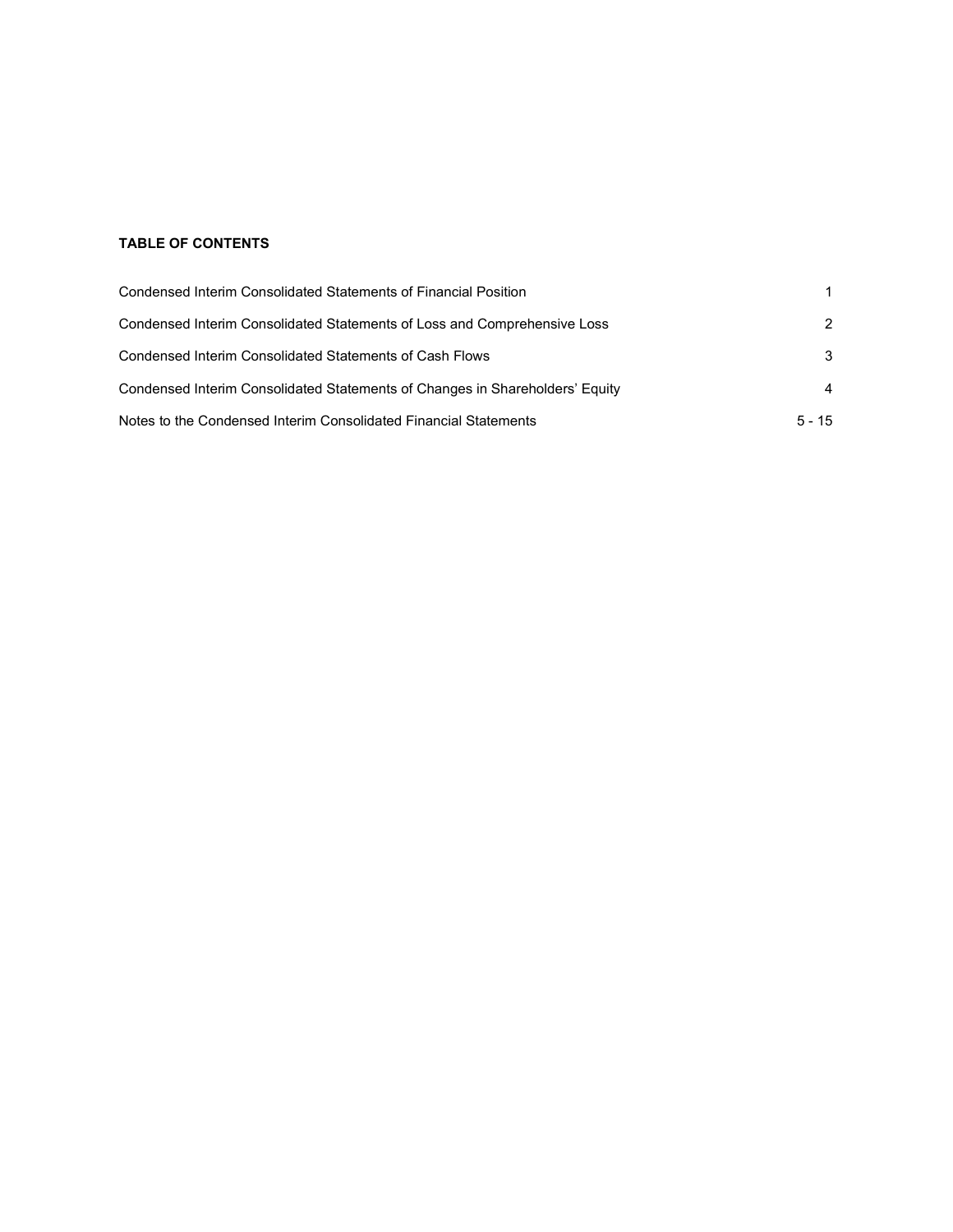Condensed Interim Consolidated Statements of Financial Position (Expressed in Canadian Dollars)



| <b>Notes</b>                                        | March 31,<br>2022 | December 31,<br>2021 |
|-----------------------------------------------------|-------------------|----------------------|
| <b>ASSETS</b>                                       |                   |                      |
| <b>Current assets</b>                               |                   |                      |
| Cash and cash equivalents                           | \$<br>2,643,055   | \$<br>3,722,956      |
| Receivables                                         | 5,814             | 48,164               |
| Prepaid expenses                                    | 451,790           | 539,704              |
| Right-of-use asset                                  | 147,489           | 165,490              |
| <b>Total current assets</b>                         | 3,248,148         | 4,476,314            |
|                                                     |                   |                      |
| <b>Non-current assets</b>                           |                   |                      |
| Intangible assets<br>4                              | 1,550,000         | 1,550,000            |
| Property, plant and equipment<br>5                  | 627,016           | 605,101              |
| Oil and gas interests<br>6                          |                   |                      |
| <b>TOTAL ASSETS</b>                                 | \$<br>5,425,164   | \$<br>6,631,415      |
| <b>LIABILITIES AND SHAREHOLDERS' EQUITY</b>         |                   |                      |
|                                                     |                   |                      |
| <b>Current liabilities</b>                          |                   |                      |
| Accounts payable and accrued liabilities<br>7       | \$<br>581,641     | \$<br>832,884        |
| Lease liability                                     | 70,964            | 67,585               |
| <b>Total current liabilities</b>                    | 652,605           | 900,469              |
| Lease liability                                     | 90,675            | 110,950              |
| Decommissioning liability<br>9                      | 365,056           | 374,163              |
|                                                     |                   |                      |
| <b>TOTAL LIABILITIES</b>                            | 1,108,336         | 1,385,582            |
| <b>SHAREHOLDERS' EQUITY</b>                         |                   |                      |
| 10<br>Share capital                                 | 29,341,857        | 29,196,232           |
| Share subscriptions receivable<br>10                | (505, 622)        | (566, 054)           |
| 10<br>Contributed surplus                           | 4,757,443         | 4,795,660            |
| Reserves                                            | 335,996           | 335,996              |
| <b>Deficit</b>                                      | (29, 612, 846)    | (28, 516, 001)       |
| <b>TOTAL SHAREHOLDERS' EQUITY</b>                   | 4,316,828         | 5,245,833            |
|                                                     |                   |                      |
| <b>TOTAL LIABILITIES &amp; SHAREHOLDERS' EQUITY</b> | \$<br>5,425,164   | \$<br>6,631,415      |

Nature of operations and going concern (Note 1) Commitments (Note 11) Subsequent Events (Note 15)

On behalf of the Board of Directors:

"Kylie Dickson" "Thomas Milne"

Director Director Director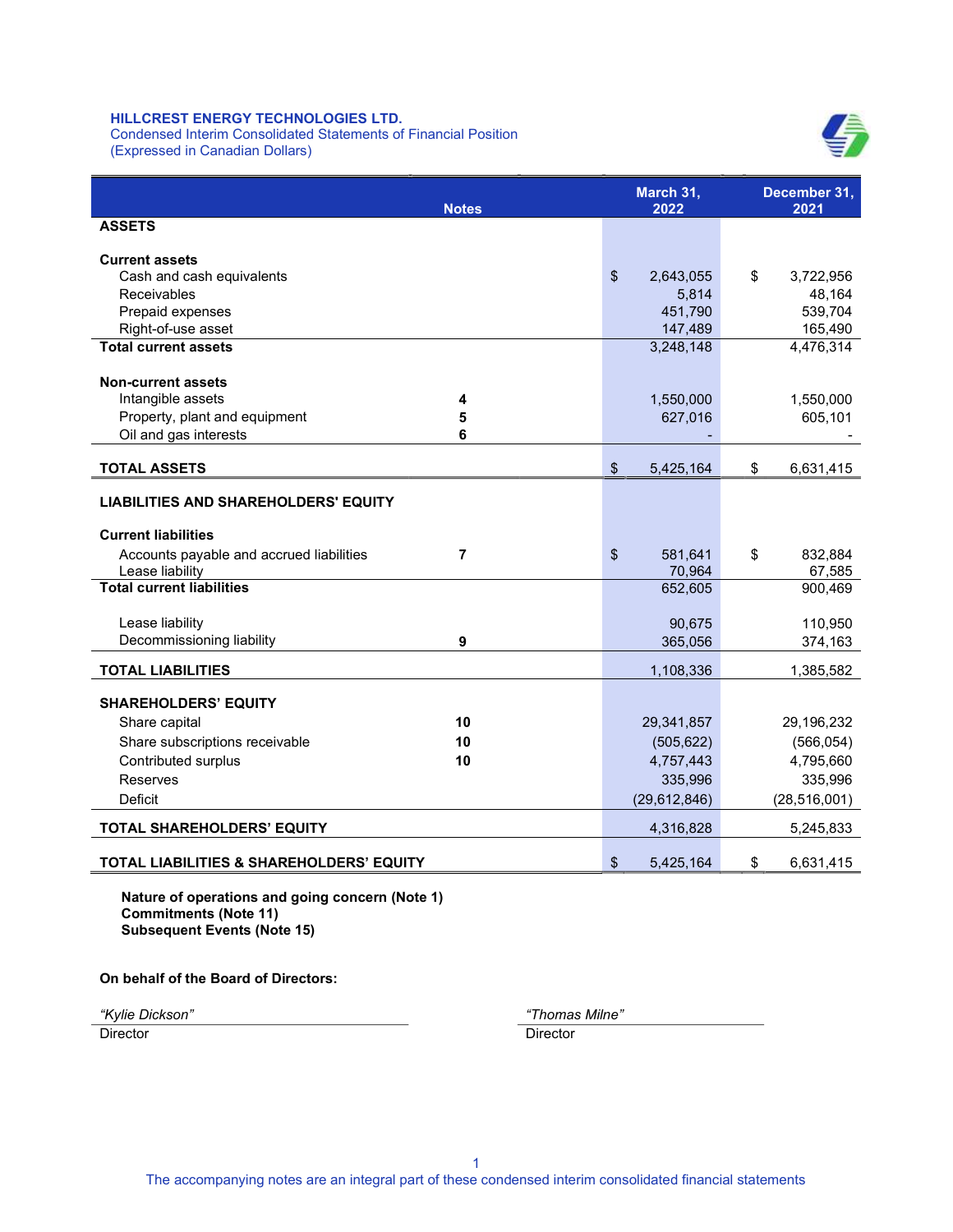Condensed Interim Consolidated Statements of Loss and Comprehensive Loss (Expressed in Canadian dollars)



|                                             | <b>Three Months Ended March 31,</b> |             |                 |  |  |
|---------------------------------------------|-------------------------------------|-------------|-----------------|--|--|
|                                             | <b>Notes</b>                        | 2022        | 2021            |  |  |
| <b>Revenue and costs</b>                    |                                     |             |                 |  |  |
| Oil sales                                   | \$                                  | 51,965      | \$<br>285,759   |  |  |
| Royalties                                   |                                     | (4,319)     | (82,010)        |  |  |
| Operating costs                             |                                     | (24, 688)   | (69, 034)       |  |  |
| Depletion                                   |                                     |             | (66, 302)       |  |  |
|                                             |                                     | 22,958      | 68,413          |  |  |
| <b>General and administrative expenses</b>  |                                     |             |                 |  |  |
| Management and consulting                   | 8                                   | 175,057     | 299,242         |  |  |
| Research and development                    |                                     | 273,927     |                 |  |  |
| Office and general                          |                                     | 553,490     | 112,764         |  |  |
| Share-based compensation                    |                                     | 107,407     |                 |  |  |
|                                             |                                     | 1,109,881   | 412,006         |  |  |
|                                             |                                     |             |                 |  |  |
| Loss from operations                        |                                     | (1,086,923) | (343, 593)      |  |  |
| Financing expenses                          |                                     | (7,308)     | 1,332           |  |  |
| Foreign exchange loss                       |                                     | (2,614)     | (732)           |  |  |
| <b>Net loss</b>                             | \$                                  | (1,096,845) | \$<br>(342,993) |  |  |
| Items that may be subsequently reclassified |                                     |             |                 |  |  |
| to net loss                                 |                                     |             |                 |  |  |
| Exchange differences on translating foreign |                                     |             |                 |  |  |
| operations                                  |                                     |             | 110             |  |  |
| Comprehensive loss for the year             | \$                                  | (1,096,845) | \$<br>(342,883) |  |  |
|                                             |                                     |             |                 |  |  |
| Basic and diluted loss per share            | \$                                  | (0.00)      | \$<br>(0.00)    |  |  |
|                                             |                                     |             |                 |  |  |
| Weighted average common shares outstanding: |                                     |             |                 |  |  |
| <b>Basic</b>                                |                                     | 319,379,179 | 213,585,326     |  |  |
| <b>Diluted</b>                              |                                     | 319,379,179 | 213,585,326     |  |  |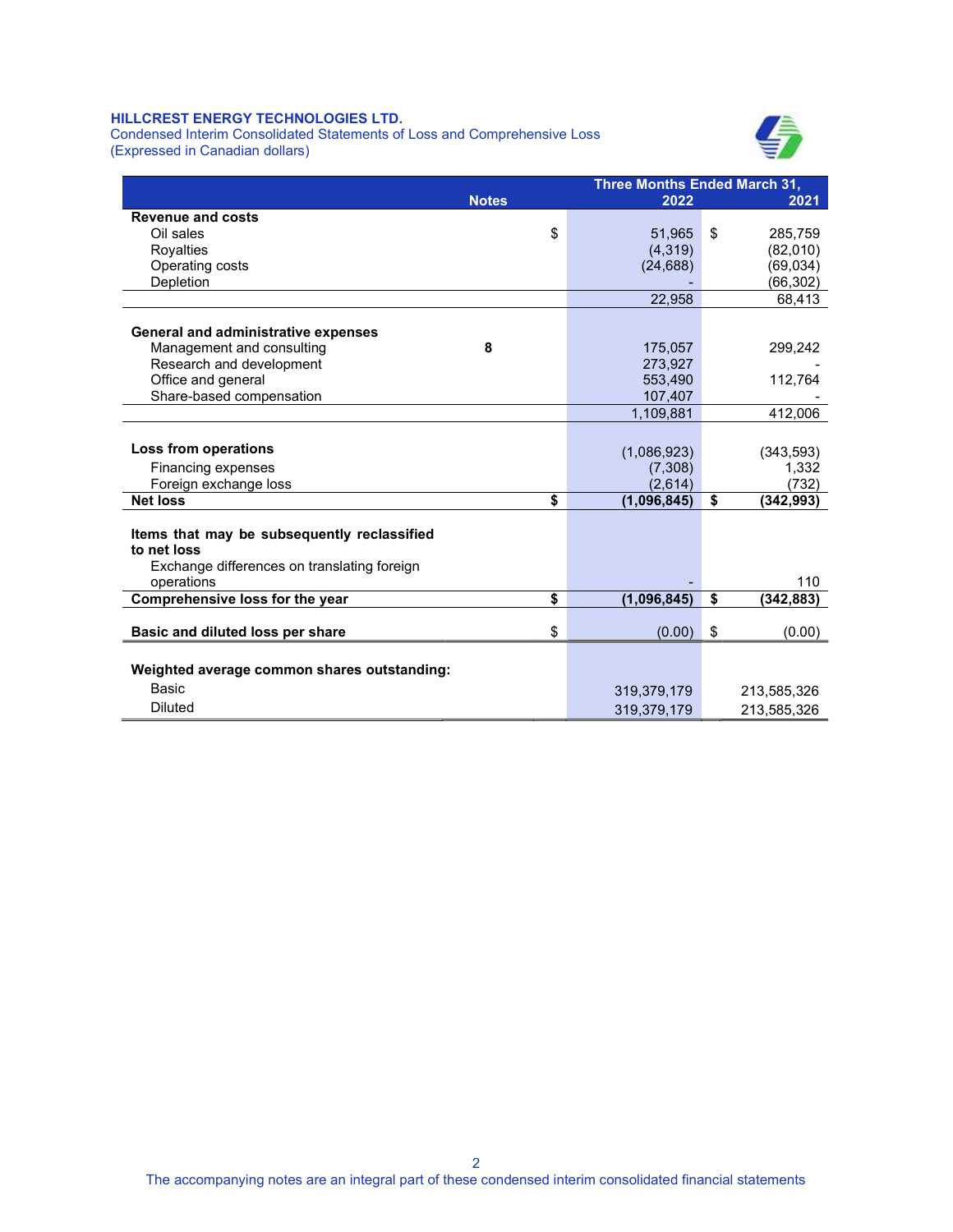Condensed Interim Consolidated Statements of Cash Flows (Expressed in Canadian Dollars)



|                                                 | Three Months Ended March 31, |                   |                  |  |  |
|-------------------------------------------------|------------------------------|-------------------|------------------|--|--|
|                                                 | <b>Notes</b>                 | 2022              | 2021             |  |  |
| CASH FLOWS USED IN OPERATING ACTIVITIES         |                              |                   |                  |  |  |
| Net loss for the period                         |                              | \$<br>(1,096,845) | \$<br>(342, 993) |  |  |
| Adjusted for items not involving cash:          |                              |                   |                  |  |  |
| Accretion expense                               |                              | 924               | 1,025            |  |  |
| Accrued interest expense                        |                              | 6,384             | 3,280            |  |  |
| Depletion and depreciation                      |                              | 40,710            | 75,874           |  |  |
| Share-based compensation                        |                              | 107,407           |                  |  |  |
| Settlement of decommissioning liability         | 9                            | (10,030)          |                  |  |  |
| Changes in non-cash working capital items:      |                              |                   |                  |  |  |
| Receivables                                     |                              | 42,350            | (174, 570)       |  |  |
| Prepaid expenses                                |                              | 87,914            | (93, 789)        |  |  |
| Due from related party                          |                              |                   | (35,000)         |  |  |
| Accounts payable and accrued liabilities        |                              | (251, 245)        | 123,701          |  |  |
| Net cash flows used in operating activities     |                              | (1,072,431)       | (442,472)        |  |  |
|                                                 |                              |                   |                  |  |  |
| <b>CASH FLOWS USED IN INVESTING ACTIVITIES</b>  |                              |                   |                  |  |  |
| Additions to equipment                          | 5                            | (44, 624)         |                  |  |  |
| Additions to oil property                       |                              |                   | (939,916)        |  |  |
| Net cash flows used in investing activities     |                              | (44, 624)         | (939,916)        |  |  |
| <b>CASH FLOWS FROM FINANCING ACTIVITIES</b>     |                              |                   |                  |  |  |
| Private placement                               |                              |                   | 560,740          |  |  |
| Share subscriptions                             |                              | 60,432            | 22,485           |  |  |
| Exercise of options                             |                              |                   | 107,500          |  |  |
| <b>Exercise of warrants</b>                     |                              |                   | 1,068,833        |  |  |
| Repayment of lease liability                    |                              | (23, 280)         | (11, 965)        |  |  |
| Repayment of loan                               |                              |                   | (244, 265)       |  |  |
| Net cash flows provided by financing activities |                              | 37,152            | 1,503,328        |  |  |
| Effect of foreign exchange on cash              |                              | $\mathfrak{p}$    |                  |  |  |
|                                                 |                              |                   |                  |  |  |
| Increase (decrease) in cash                     |                              | (1,079,901)       | 120,940          |  |  |
| Cash, beginning of the period                   |                              | 3,722,956         | 676,087          |  |  |
| Cash, end of the period                         |                              | \$<br>2,643,055   | \$<br>797,027    |  |  |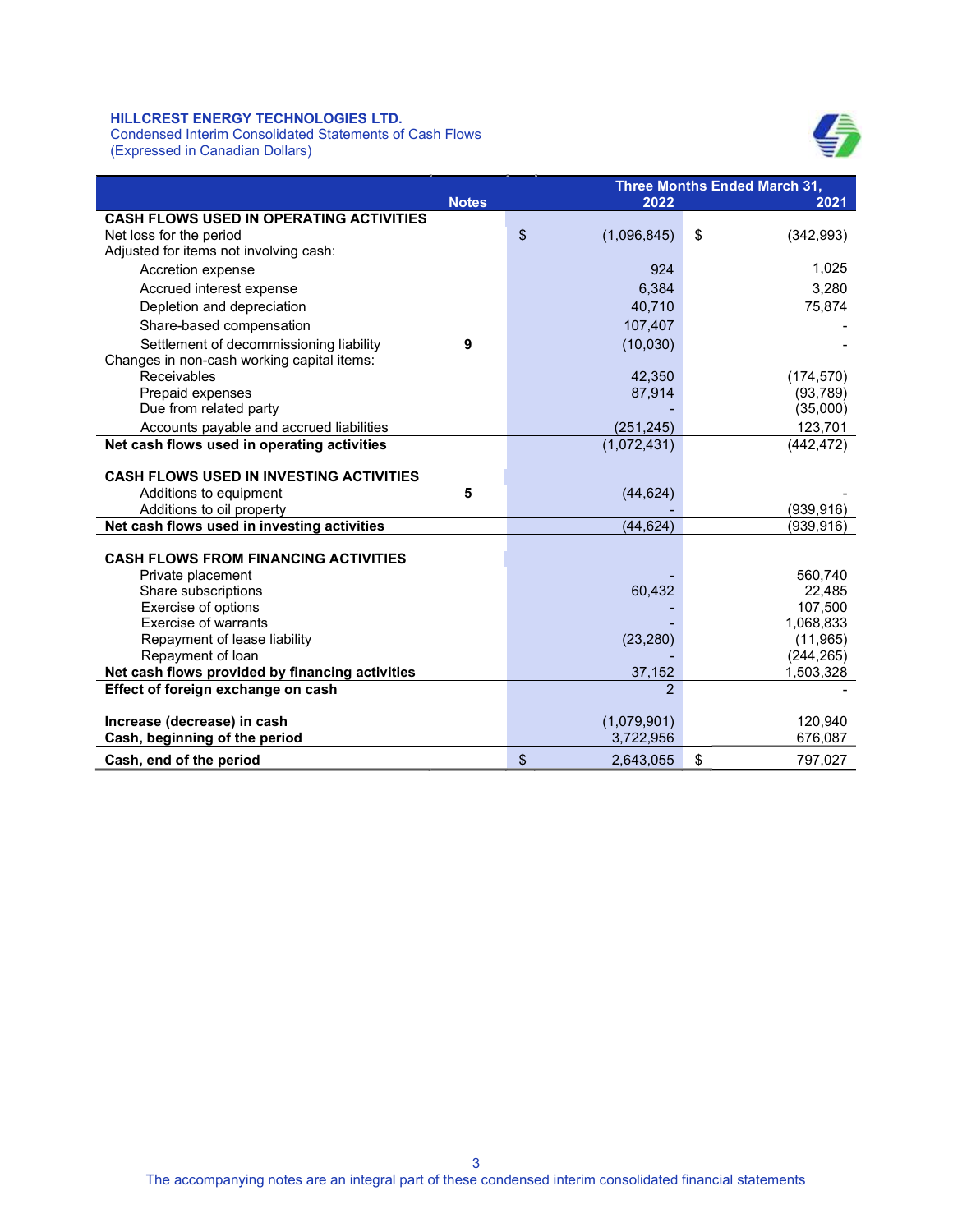Condensed Interim Consolidated Statements of Changes in Shareholders' Equity (Expressed in Canadian Dollars)





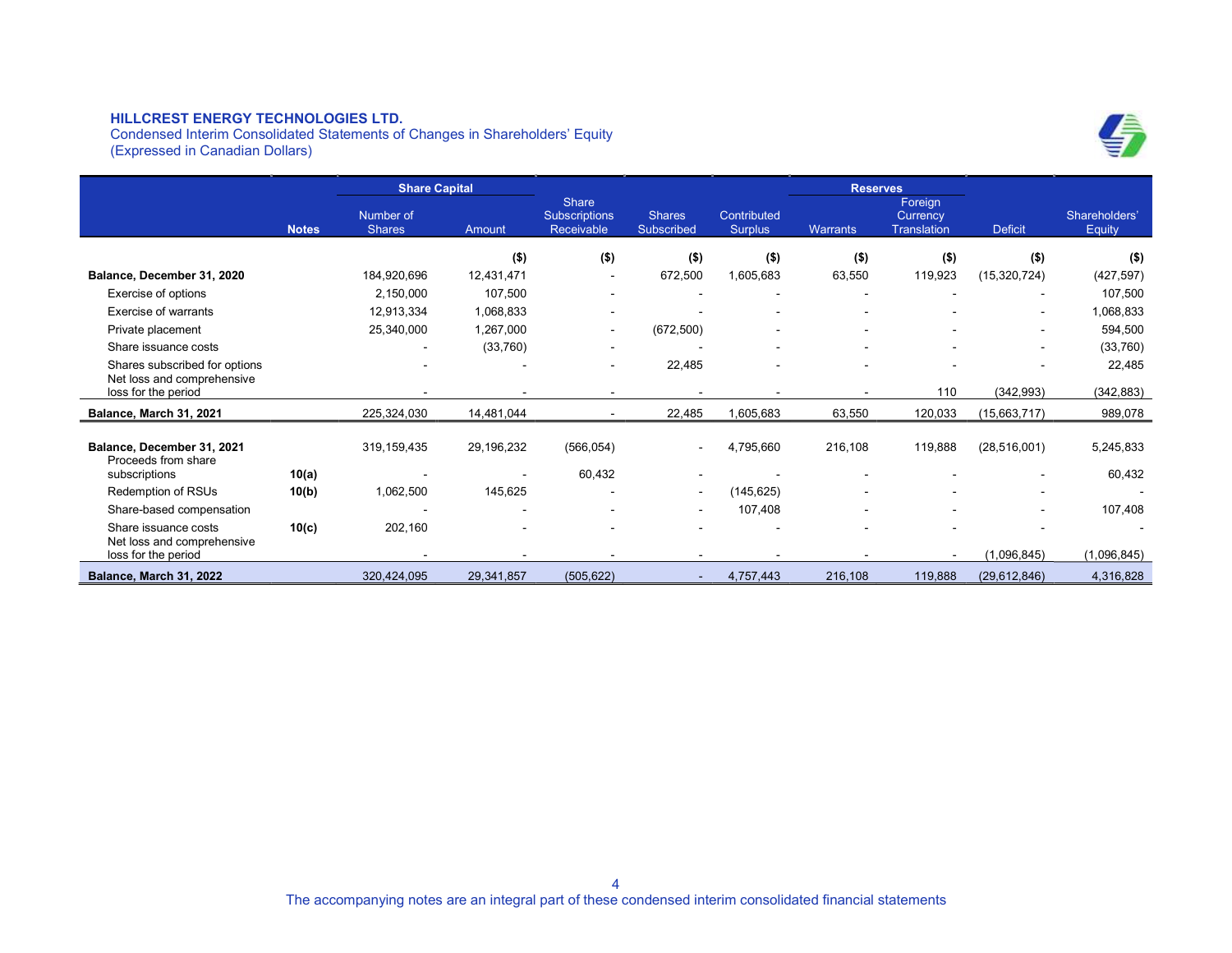

# 1. NATURE OF OPERATIONS AND GOING CONCERN

Hillcrest Energy Technologies Ltd. (formerly "Hillcrest Petroleum Ltd.") (the "Company") was incorporated on May 2, 2006 under the Business Corporations Act of British Columbia, and is in the business of developing high-value, highperformance clean energy technologies in its transition from oil and gas production to clean energy technology development and commercialization. The Company is currently building its capability to expand the scope of its activities in several new technology fields. The Company's registered office is Suite 1910 – 1030 West Georgia Street, Vancouver, BC, V6E 2Y3.

On March 30, 2021, the Company delisted from the TSX Venture Exchange and listed on the Canadian Securities Exchange ("CSE), trading under the symbol "HEAT". Concurrent with the new listing on the CSE, the Company changed its name from Hillcrest Petroleum Ltd. to Hillcrest Energy Technologies Ltd.

The Company is subject to several categories of risk associated with the development of clean energy technologies. Among the factors that have a direct bearing on the Company's prospects are uncertainties inherent in technology product development; intellectual property risks including litigation; access to additional capital; availability and cost of services and equipment; and the presence of competitors with greater financial resources and capacity.

These condensed interim consolidated financial statements have been prepared on the basis of a going concern, which contemplates the realization of assets and the discharge of liabilities in the normal course of business for the foreseeable future. The Company's ability to meet its obligations as they fall due and to continue to operate as a going concern is dependent on the continued financial support of its creditors and its shareholders and ultimately, the attainment of profitable operations. There is no certainty that the Company will continue to produce revenue as it transitions from oil and gas production and into clean energy technology development and commercialization. Revenue may not be achieved from the technology portfolio in the near term. In the past, the Company has relied on sales of equity securities, debt instruments and asset sales to meet its cash requirements. There can be no assurance that funding from this or other sources will be sufficient in the future to satisfy operational requirements and cash commitments. Even if the Company is able to obtain new financing, it may not be on commercially reasonable terms or terms that are acceptable to it. Failure to obtain such financing on a timely basis could cause the Company to reduce or terminate its operations.

Due to the conditions and events as noted above, there is material uncertainty casting significant doubt on the Company's ability to continue as a going concern. These condensed interim consolidated financial statements do not include any adjustments to the recoverability and classification of recorded asset amounts and classification of liabilities that might be necessary should the Company be unable to continue as a going concern. These adjustments could be material.

### 2. BASIS OF PREPARATION

(a) Statement of Compliance

These condensed interim consolidated financial statements have been prepared in accordance with International Financial Reporting Standards ("IFRS") applicable to the preparation of interim financial statements including International Accounting Standard 34: Interim Financial Reporting and follow the same accounting policies and methods of application as the Company's most recent annual financial statements.

These condensed interim consolidated financial statements were approved by the Audit Committee and the Board of Directors of the Company on May 30, 2022.

#### (b) Basis of Measurement

The condensed interim consolidated financial statements have been prepared on a historical cost basis except for certain financial instruments carried at fair value.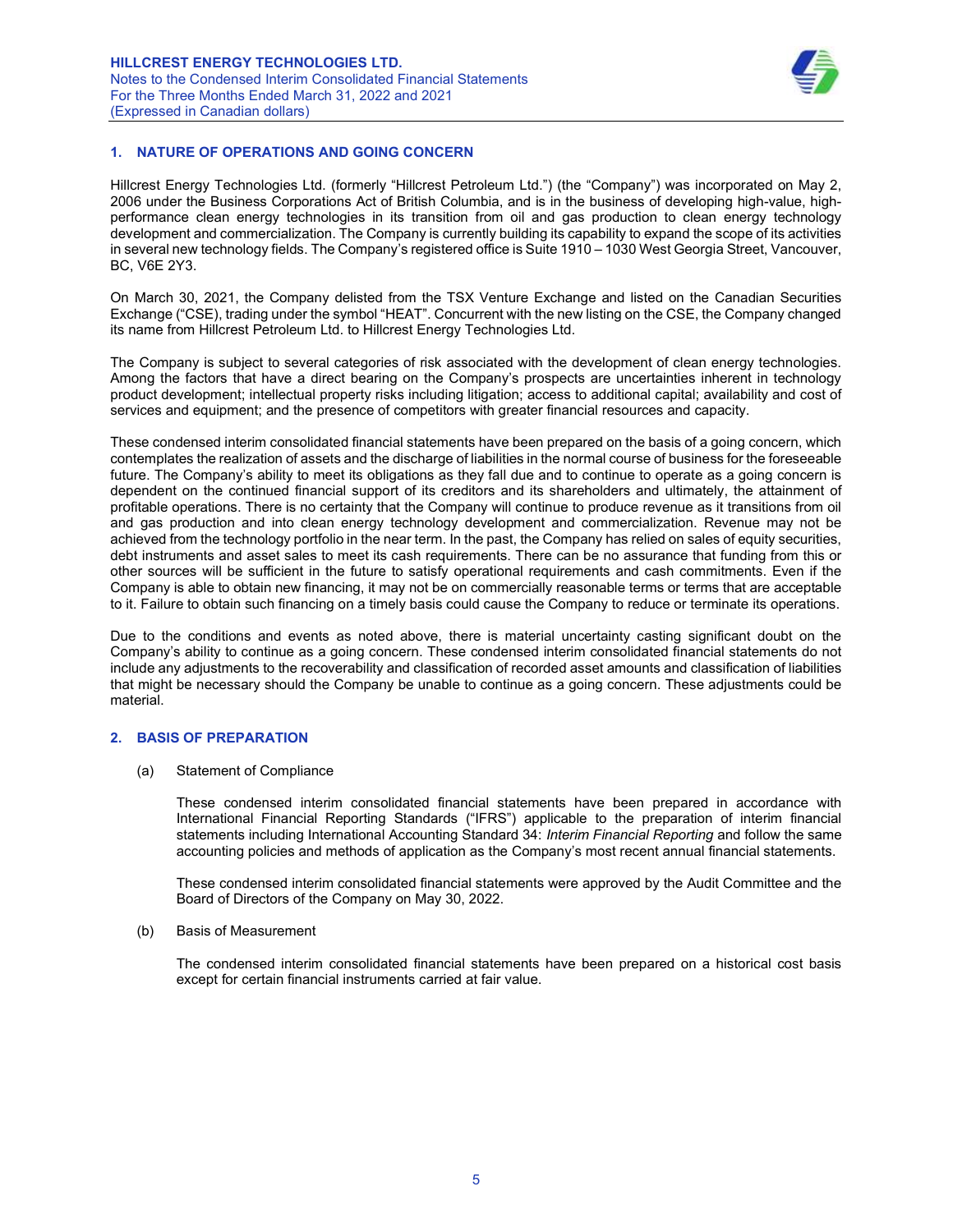

#### 2. BASIS OF PREPARATION (continued)

#### (c) Basis of Consolidation

These condensed interim consolidated financial statements include the accounts of the parent company, Hillcrest Energy Technologies Ltd., and its wholly owned subsidiaries. Intercompany balances and transactions, and any unrealized income and expenses arising from intercompany transactions, are eliminated in preparing the consolidated financial statements.

|                                             | <b>Jurisdiction of</b> |                           |
|---------------------------------------------|------------------------|---------------------------|
| <b>Name of Subsidiary</b>                   | <b>Incorporation</b>   | <b>Principal Activity</b> |
| Hillcrest Exploration Ltd. ("HEL")          | USA                    | Oil and Gas exploration   |
| <b>ALSET Innovation Ltd.</b>                | Canada                 | Clean Technology          |
| 1198007 B.C. Ltd. ("ANIGO")                 | Canada                 | Clean Technology          |
| 2044573 Alberta Ltd.                        | Canada                 | Oil and Gas exploration   |
| 102031850 Saskatchewan Ltd.                 | Canada                 | Oil and Gas exploration   |
| Hillcrest Resources (Arizona) Ltd. ("HARL") | USA                    | Dormant                   |

#### (d) Functional and Presentation Currency

These condensed interim consolidated financial statements are presented in Canadian dollars. The functional currency of the parent, ALSET Innovation Ltd., ANIGO, 2044573 Alberta Ltd., 102031850 Saskatchewan Ltd. and HARL is the Canadian dollar. The functional currency of HEL is the United States dollar.

(e) Use of Estimates and Judgments

In preparing these condensed interim consolidated financial statements, management has made judgements, estimates and assumptions that affect the application of the Company's accounting policies and the reported amounts of assets, liabilities, income and expenses. Actual results may differ. Significant judgements made by management in applying the Company's accounting policies and key sources of estimation uncertainty were the same as those applied in the most recent annual audited consolidated financial statements for the year ended December 31, 2021.

### 3. SIGNIFICANT ACCOUNTING POLICIES

These condensed interim consolidated financial statements, including comparatives, have been prepared in accordance with International Accounts Standards ("IAS") 34, "Condensed Interim Financial Reporting" using accounting policies consistent with International Financial Reporting Standards ("IFRS") as issued by the International Accounting Standards Board ("IASB") and Interpretations issued by the International Financial Reporting Interpretations Committee ("IFRIC"). The accounting policies applied in these condensed interim consolidated financial statements are consistent with those stated in the Company's most recent annual audited financial statements, except for any new standards and amendments adopted (Note 3). Accordingly, these condensed interim consolidated financial statements should be read in conjunction with the Company's annual financial statements for the year ended December 31, 2021.

### 4. INTANGIBLE ASSETS

On April 7, 2021, the Company acquired all of the issued and outstanding shares in the capital of ANIGO Technologies Inc. ("ANIGO"), an engineering product development company in the business of developing proven electric machine control software intellectual property ("IP"). The aggregate purchase price of \$1,550,000 for ANIGO was comprised of a cash consideration of \$200,000 and the issuance of 6,000,000 common shares of the Company at a price of \$0.225, for a fair value of \$1,350,000. The Company, through ANIGO, acquired a portfolio of software IP. Management determined all the value was attributable to the software IP acquired.

During 2021 and during the period ended March 31, 2022, the Company acquired tangible assets in connection with the development of its intangible assets and related business activities, and these have been capitalized within property, plant and equipment ("PP&E"). Other costs incurred in this connection, but not related to the acquisition of PP&E, are expensed as incurred.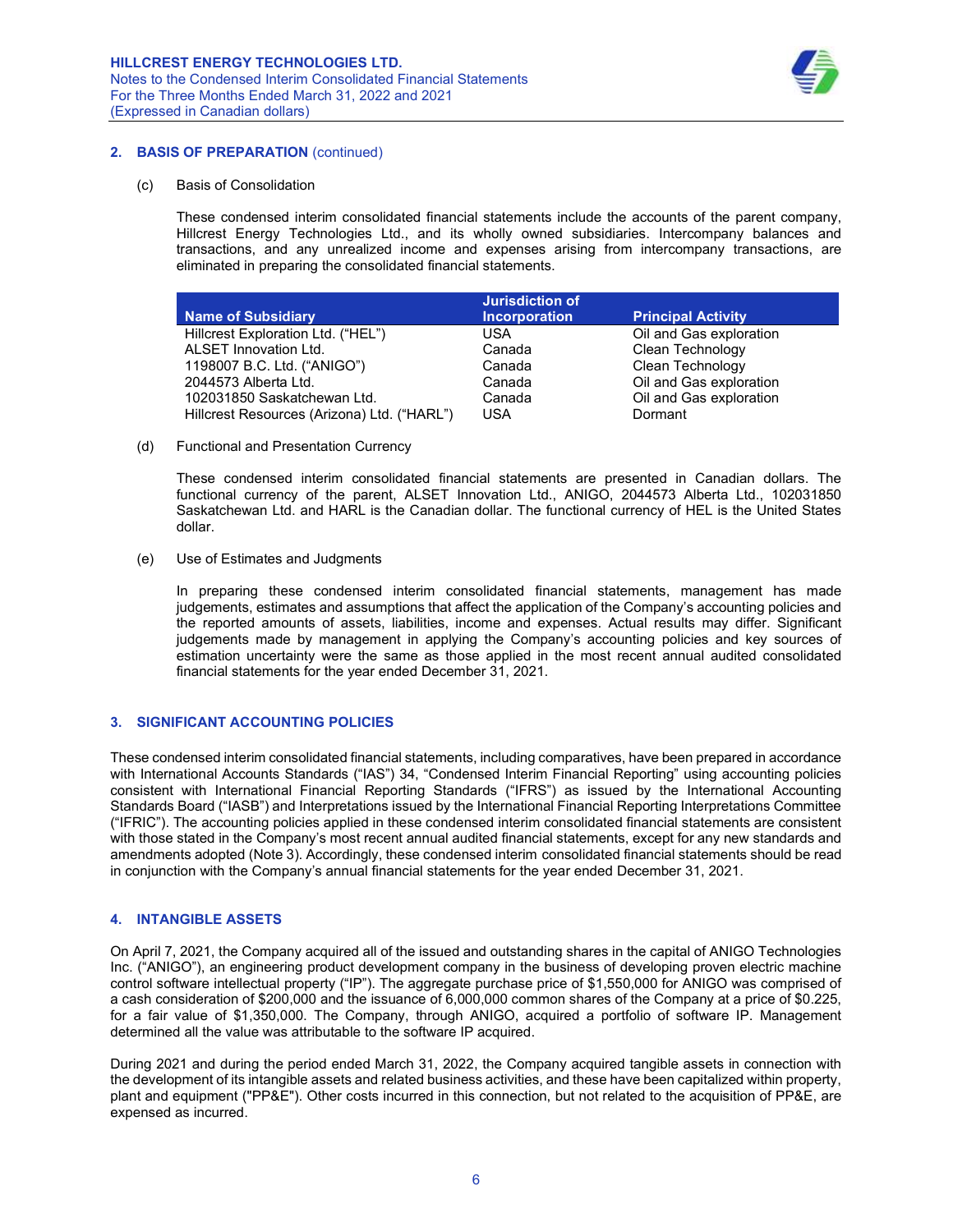

# 4. INTANGIBLE ASSETS (continued)

During the period ended March 31, 2022, the Company reviewed the carrying value of its intangible assets and determined there were no indicators of impairment with respect to the development of its technology.

# 5. PROPERTY, PLANT AND EQUIPMENT

|                                 | R&D              |     | ΙT                    |    | <b>Equipment</b> |    |              |
|---------------------------------|------------------|-----|-----------------------|----|------------------|----|--------------|
|                                 | <b>Equipment</b> |     | <b>Infrastructure</b> |    | and Other        |    | <b>Total</b> |
| Cost                            |                  |     |                       |    |                  |    |              |
| At December 31, 2021            | \$<br>462.090    | \$  | 58.337                | \$ | 93.181           | \$ | 613,608      |
| Additions                       | 22.295           |     | 13.550                |    | 8.779            |    | 44,624       |
| <b>At March 31, 2022</b>        | \$<br>484.385    | \$  | 71,887                | S  | 101,960          | S  | 658,232      |
|                                 |                  |     |                       |    |                  |    |              |
| <b>Accumulated Depreciation</b> |                  |     |                       |    |                  |    |              |
| At December 31, 2021            | \$<br>800        | -\$ | 6.287                 | \$ | 1,420            | \$ | 8,507        |
| Depreciation                    | 15.614           |     | 5.281                 |    | 1.814            |    | 22,709       |
| At March 31, 2022               | \$<br>16.414     | \$  | 11.568                | \$ | 3.234            | S. | 31,216       |
|                                 |                  |     |                       |    |                  |    |              |
| Net book value                  |                  |     |                       |    |                  |    |              |
| At December 31, 2021            | 461,290          | \$  | 52,050                | \$ | 91,761           | S  | 605,101      |
| At March 31, 2022               | \$<br>467,971    | \$  | 60,319                | \$ | 98,726           | \$ | 627.016      |

Equipment and other includes leasehold improvements of \$65,725.

# 6. OIL AND GAS INTERESTS

| Cost                         |    |           |
|------------------------------|----|-----------|
| At December 31, 2021         | \$ | 4,533,916 |
| At March 31, 2022            | S  | 4,533,916 |
|                              |    |           |
| <b>Accumulated depletion</b> |    |           |
| At December 31, 2021         | \$ | 1,659,793 |
| At March 31, 2022            | \$ | 1,659,793 |
|                              |    |           |
| Impairment                   |    |           |
| At December 31, 2021         | \$ | 2,874,123 |
| At March 31, 2022            | \$ | 2,874,123 |
|                              |    |           |
| <b>Carrying amounts</b>      |    |           |
| At December 31, 2021         | \$ |           |
| At March 31, 2022            | \$ |           |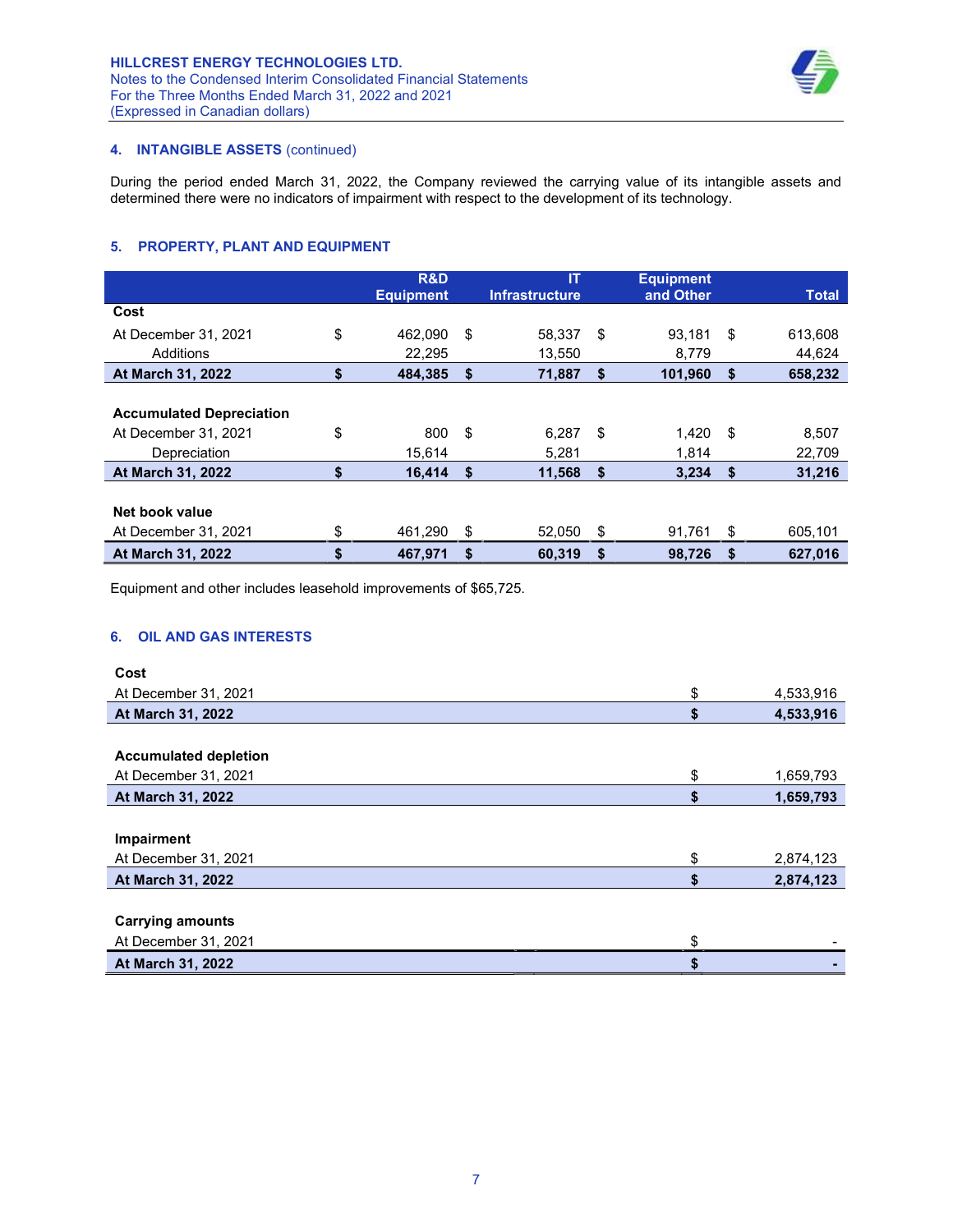

# **6. OIL AND GAS INTERESTS (continued)**

### West Hazel, Saskatchewan

The Company is the joint venture operator in the West Hazel field, a petroleum asset located in the Western Canadian Sedimentary Basin, with a working interest of 75%.

## Impairment

During the year ended December 31, 2021, the Company reviewed its oil production assets at the cash-generating unit ("CGU") level and determined that the following factors were indicators of impairment:

- The lack of production and extended production interruptions from oil wells and gathering lines; and
- The Company's planned exit from all business related to oil and gas production as it transitions from oil and gas to clean energy technology.

As a result of the impairment indicators, the recoverable amounts of the oil production assets were estimated based on the proved and probable reserves and compared against their respective carrying values. Proved reserves are the estimated quantities of oil and gas which geological and engineering data demonstrate with reasonable certainty to be recoverable in future years from known reservoirs under existing economic and operating conditions. Probable reserves are defined as those which have a better than 50% chance of being technically and economically recoverable.

At December 31, 2021, the Company's remaining reserves of oil, gas and natural gas liquids (NGL's) were nil. There are no reserves remaining as reserves are remaining economically recoverable oil production. As a result, the Company wrote down the value of its oil and gas properties to \$Nil and recognized an impairment loss of \$2,180,055 during the year ending December 31, 2021.

In November 2021, the West Hazel joint venture ceased production.

# 7. ACCOUNTS PAYABLE AND ACCRUED LIABILITIES

|                            | March 31,<br>2022 | December 31.<br>2021 |
|----------------------------|-------------------|----------------------|
|                            | $(\$)$            | $($ \$)              |
| Trade payables             | 339,309           | 502,404              |
| <b>Accrued liabilities</b> | 210,311           | 310,872              |
| Payroll liabilities        | 32,021            | 19,608               |
|                            | 581,641           | 832,884              |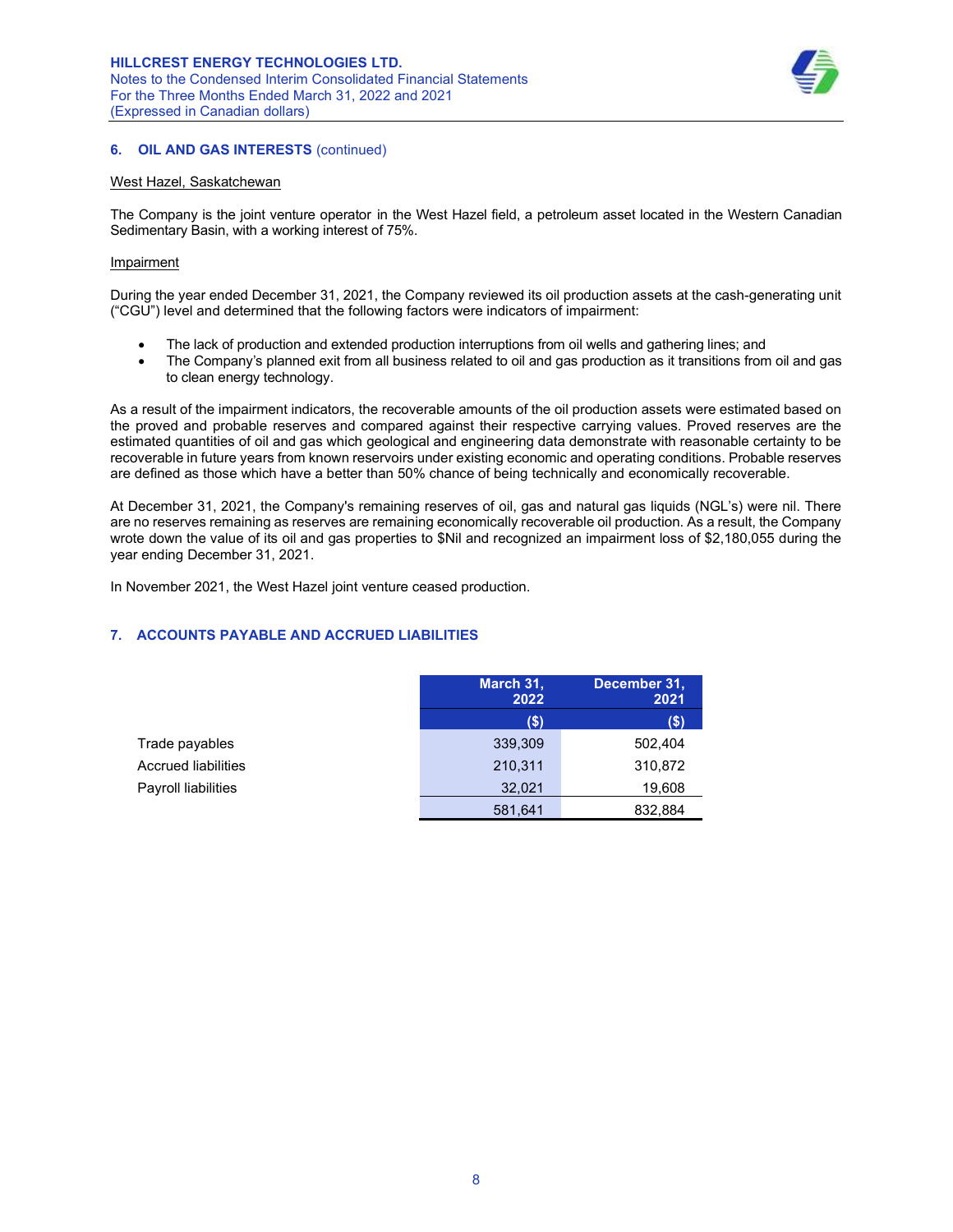

# 8. RELATED PARTY TRANSACTIONS

The following summarizes the Company's related party transactions during the three months ended March 31, 2022 and 2021. Key management personnel included the Chief Executive Officer ("CEO"), Chief Financial Officer ("CFO"), and directors and officers and companies controlled or significantly influenced by them:

#### Key management compensation

|                                                                                                               | <b>Three Months Ended</b> |                   |  |  |  |
|---------------------------------------------------------------------------------------------------------------|---------------------------|-------------------|--|--|--|
|                                                                                                               | March 31,<br>2022         | March 31,<br>2021 |  |  |  |
|                                                                                                               | (\$                       | (S)               |  |  |  |
| Management salaries, consulting fees and bonuses<br>paid or accrued to officers or corporations controlled by |                           |                   |  |  |  |
| officers of the Company                                                                                       | 136,590                   | 115,500           |  |  |  |
| Director fees paid or accrued to directors                                                                    | 27,125                    |                   |  |  |  |
| Share-based compensation                                                                                      | (36, 563)                 |                   |  |  |  |
|                                                                                                               | 127.152                   | 115.500           |  |  |  |

As at March 31, 2022, the Company was owed \$Nil (March 31, 2021 - \$164,805) from the Chief Executive Officer.

# 9. DECOMMISSIONING LIABILITY

|                            | <b>West Hazel,</b><br><b>Saskatchewan</b> |      | Flaxcombe,<br><b>Saskatchewan</b> |      | Hartburg,<br><b>Texas</b> |    | <b>Total</b> |
|----------------------------|-------------------------------------------|------|-----------------------------------|------|---------------------------|----|--------------|
| Balance, December 31, 2020 | \$<br>322.301                             | - \$ | 55.934                            | - \$ | 9,955                     | \$ | 388,190      |
| Additions                  | 17.941                                    |      |                                   |      |                           |    | 17.941       |
| Change in estimate         | 24.509                                    |      |                                   |      |                           |    | 24.509       |
| Change in discount rate    | (12,212)                                  |      | (4,057)                           |      |                           |    | (16, 269)    |
| Settled during the year    | (54, 904)                                 |      |                                   |      |                           |    | (54, 904)    |
| Accretion                  | 13.915                                    |      | 706                               |      | 116                       |    | 14,737       |
| Foreign exchange movement  |                                           |      |                                   |      | (41)                      |    | (41)         |
| Balance, December 31, 2021 | \$<br>311,550                             | \$   | 52.583                            | \$   | 10.030                    | S  | 374,163      |
| Settled during the period  |                                           |      |                                   |      | (10,030)                  |    | (10, 030)    |
| Accretion                  | 745                                       |      | 178                               |      |                           |    | 923          |
| Balance, March 31, 2022    | 312.295                                   | S    | 52.761                            | \$   | ٠                         |    | 365.056      |

At March 31, 2022, the provision for the decommissioning liability for the Hartburg Project had been settled in full and the total undiscounted remaining amount of estimated cash flows to settle the provision was \$Nil (December 31, 2021 - \$9,128 (US\$7,200)). The provision had been estimated using a risk-free discount rate of 1.18% (December 31, 2021 – 1.18%) and an inflation rate of 2.00% (December 31, 2021 – 2.00%).

At March 31, 2022, the total undiscounted amount of estimated cash flows required to settle the provision for decommissioning liability for the Flaxcombe Project was \$50,000 (December 31, 2021 - \$50,000). The provision has been estimated using a risk-free discount rate of 1.36% (December 31, 2021 – 1.36%) and an inflation rate of 2.00% (December 31, 2021 – 2.00%).

At March 31, 2022, the total undiscounted amount of estimated cash flows required to settle the provision for decommissioning liability for the West Hazel assets was \$301,594 (December 31, 2021 - \$301,594). The provision has been estimated using a risk-free discount rate of 1.36% (December 31, 2021 – 1.36%) and an inflation rate of 2.00% (December 31, 2021 – 2.00%).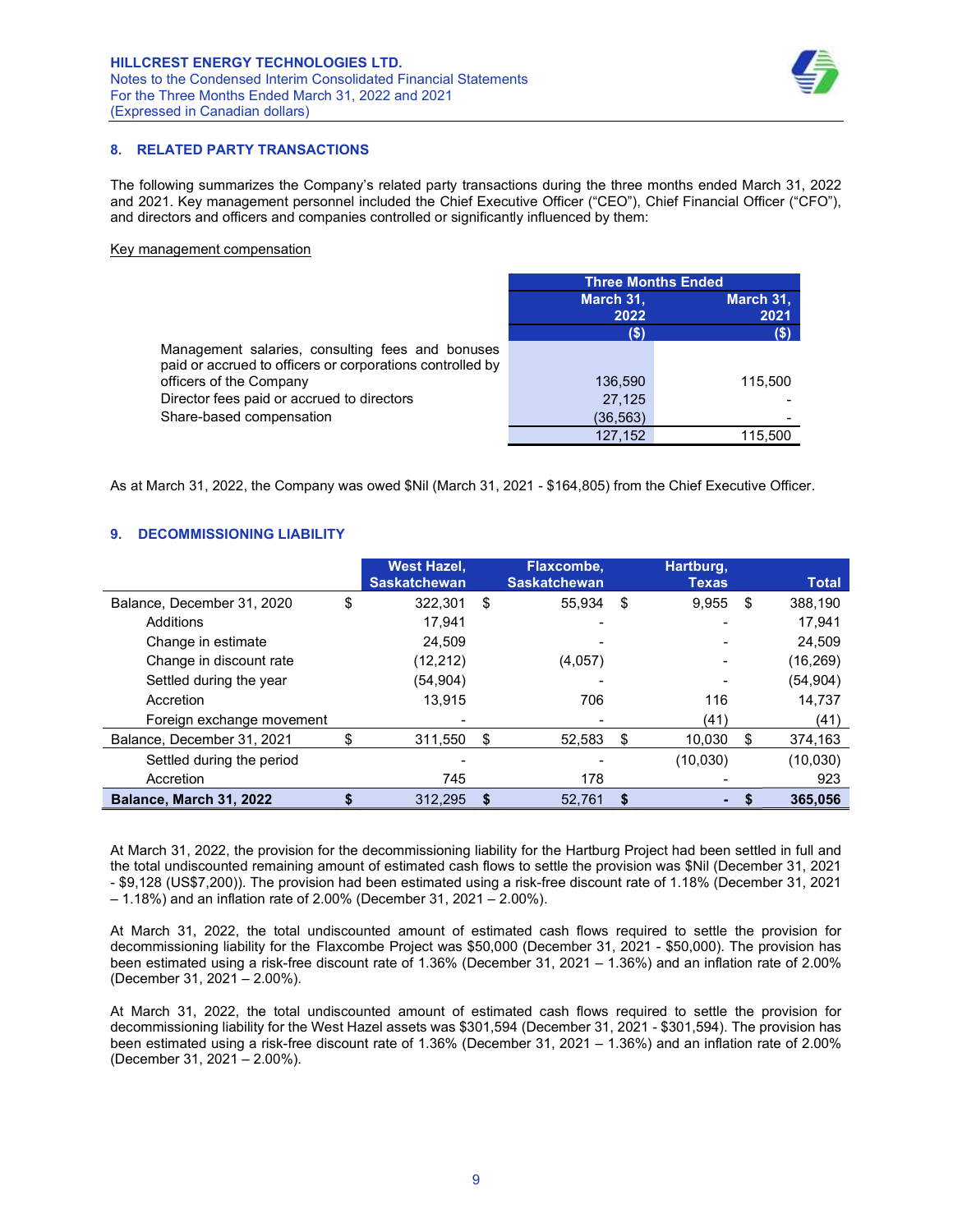

### 10. SHARE CAPITAL

### Authorized

Unlimited number of common shares without par value

#### Issued and outstanding

#### Three Months Ended March 31, 2022

- a) The Company received \$60,432 from its share subscriptions receivable in connection with a private placement in December 2021 in which the Company issued 18,164,500 at \$0.05 per unit for gross proceeds of \$3,632,900. Each unit consisted of one common share and one share purchase warrant. Each warrant will be exercisable into an additional common share of the Company at a price of \$0.35 per share for a period of two years.
- b) A total of 1,062,500 Restricted Share Units ("RSUs"), issued to certain employees, consultants, officers and directors of the Company were redeemed into 1,062,000 common shares for no additional consideration.
- c) Included as a 2021 share issuance cost is the issuance of 202,160 common shares in connection with the closing of a private placement in December 2021. See Note 10(a).

#### Three Months Ended March 31, 2021

- a) The Company issued 25,340,000 units in connection with a private placement in January 2021 at \$0.05 per unit for gross proceeds of \$1,267,000, \$672,500 of which were received during 2020. Each unit consists of one common share and one share purchase warrant. Each warrant is exercisable into an additional common share of the Company at a price of \$0.10 per share for a period of two years.
- b) A total of 2,150,000 stock options were exercised for gross proceeds of \$107,500.

### Share Purchase Warrants

Three Months Ended March 31, 2022

There was no share purchase warrant activity during the period.

Three Months Ended March 31, 2021

- a) 25,340,000 subscriber warrants and 675,200 finder warrants exercisable at \$0.10 per share for two years after issuance were issued in connection with the January 2021 private placement.
- b) A total of 12,913,334 share purchase warrants were exercised for gross proceeds of \$1,068,833.

The continuity of the Company's share purchase warrants is as follows:

|                            | <b>Number of Warrants</b> | <b>Weighted Average</b><br><b>Exercise Price</b> |
|----------------------------|---------------------------|--------------------------------------------------|
|                            |                           | $($ \$)                                          |
| Balance, December 31, 2021 | 43.224.494                | 0.27                                             |
| Balance, March 31, 2022    | 43,224,494                | 0.27                                             |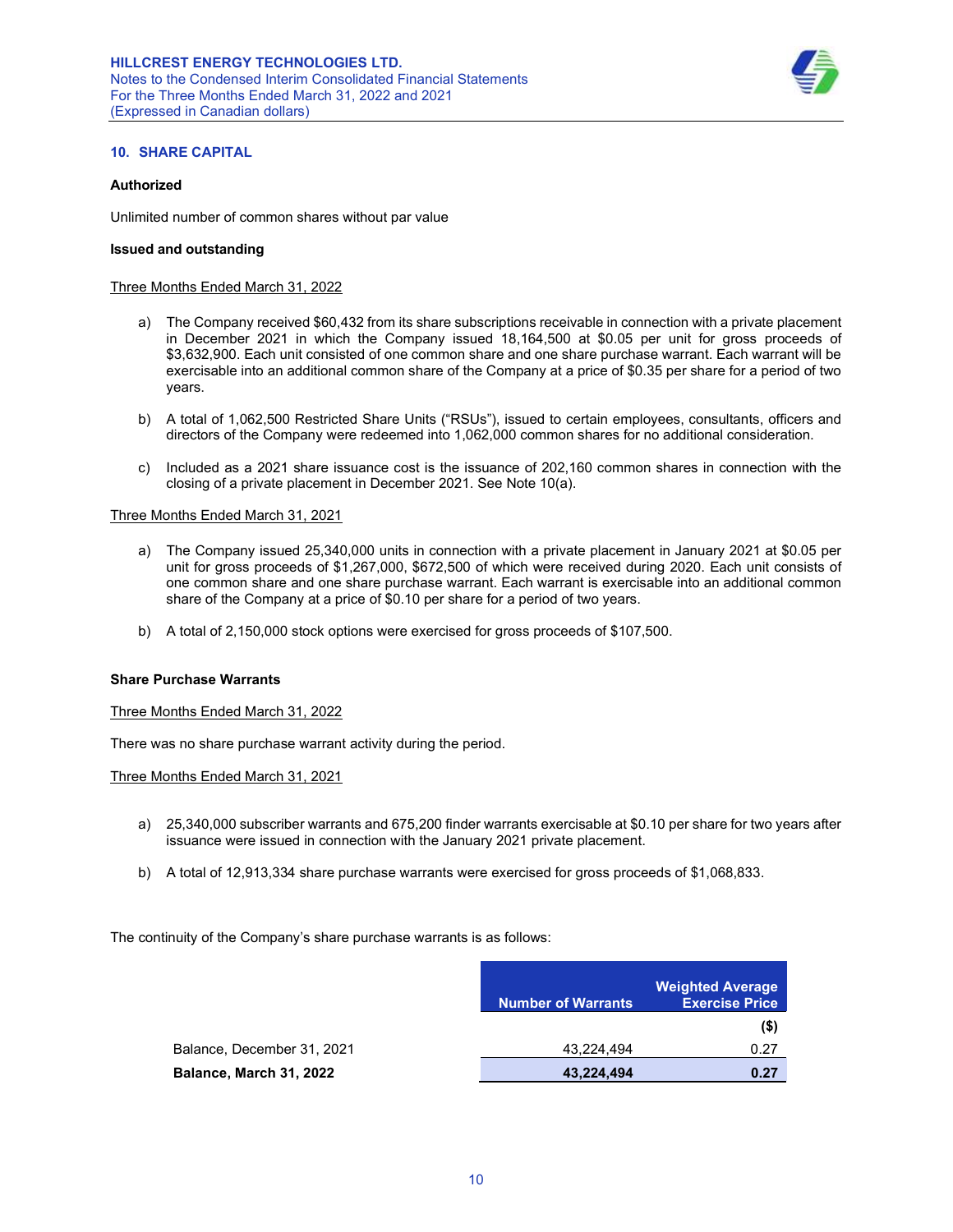

# 10. SHARE CAPITAL (continued)

| <b>Number of Warrants</b> | <b>Weighted Average</b><br><b>Exercise</b><br><b>Price</b> | <b>Expiry Date</b> | <b>Weighted Average</b><br><b>Remaining</b><br><b>Contractual Life</b> |
|---------------------------|------------------------------------------------------------|--------------------|------------------------------------------------------------------------|
|                           | $($ \$)                                                    |                    | (yrs)                                                                  |
| 2,971,000                 | 0.07                                                       | July 14, 2022      | 0.29                                                                   |
| 593.334                   | 0.10                                                       | September 1, 2022  | 0.42                                                                   |
| 14,781,500                | 0.25                                                       | January 5, 2023    | 0.77                                                                   |
| 3.972.000                 | 0.10                                                       | January 18, 2023   | 0.80                                                                   |
| 14.425.000                | 0.35                                                       | December 9, 2023   | 1.69                                                                   |
| 4,481,660                 | 0.35                                                       | December 17, 2023  | 1.72                                                                   |
| 2.000.000                 | 0.24                                                       | April 30, 2026     | 4.08                                                                   |
| 43.224.494                | 0.27                                                       |                    | 1.29                                                                   |

The following table summarizes the share purchase warrants outstanding as at March 31, 2022:

#### Stock Options

Effective November 4, 2010, the Company adopted a stock option plan to grant stock options to its directors, officers, employees and consultants. In accordance with the plan, the aggregate number of securities reserved for issuance under the plan, at any point in time, will not exceed 10% of the number of common shares of the Company issued and outstanding at the time the option is granted, less any common share reserved for issuance under share options granted under share compensation arrangements other than the plan. The exercise price of option grants will be determined by the Board of Directors but will not be less than the closing market price of the common shares on the CSE at the time of grant. All unexercised options granted under the plan will expire by the date fixed by the Board of Directors at the time the option is granted.

No stock options were granted during the three months ended March 31, 2022 (March 31, 2021 – Nil).

The continuity of the Company's stock options is as follows:

|                            | <b>Number of</b><br><b>Options</b> | <b>Weighted Average</b><br><b>Exercise Price</b><br>(S) |
|----------------------------|------------------------------------|---------------------------------------------------------|
| Balance, December 31, 2021 | 16,450,000                         | 0.19                                                    |
| Expired                    | (100,000)                          | 0.05                                                    |
| Balance, March 31, 2022    | 16,350,000                         | 0.20                                                    |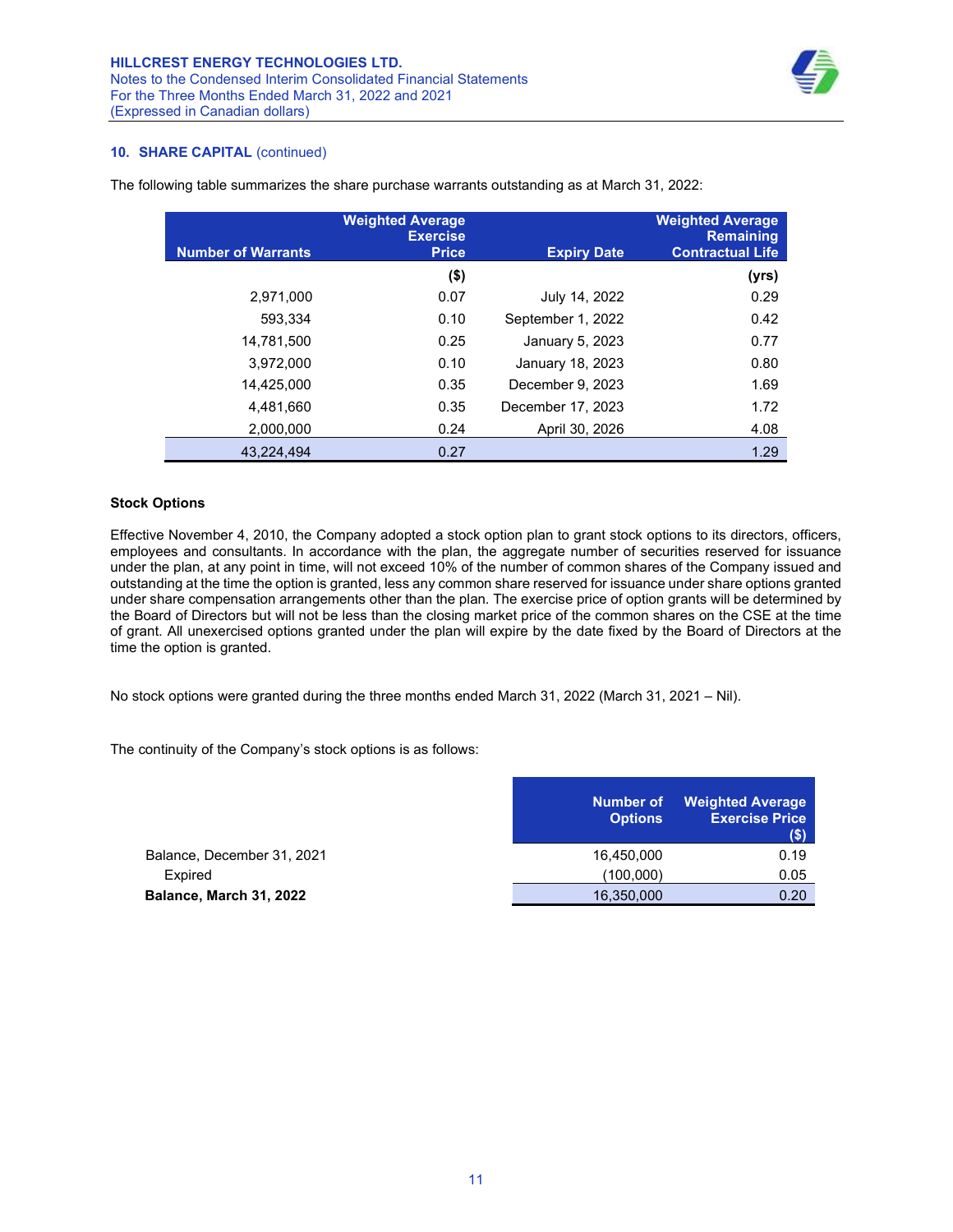

## 10. SHARE CAPITAL (continued)

### Stock Options (continued)

| <b>Number of</b><br><b>Options</b><br><b>Outstanding</b> | <b>Number of</b><br><b>Options</b><br><b>Exercisable</b> | <b>Weighted</b><br><b>Average</b><br><b>Exercise Price</b> | <b>Expiry Date</b> | <b>Weighted Average</b><br><b>Remaining</b><br><b>Contractual Life</b> |
|----------------------------------------------------------|----------------------------------------------------------|------------------------------------------------------------|--------------------|------------------------------------------------------------------------|
|                                                          |                                                          | $($ \$)                                                    |                    | (yrs)                                                                  |
| 3,350,000                                                | 3,350,000                                                | 0.05                                                       | July 8, 2025       | 3.27                                                                   |
| 10,200,000                                               | 10,200,000                                               | 0.24                                                       | April 8, 2026      | 4.02                                                                   |
| 600.000                                                  | 600.000                                                  | 0.24                                                       | May 19, 2026       | 4.14                                                                   |
| 1,700,000                                                | 1,700,000                                                | 0.20                                                       | August 30, 2026    | 4.42                                                                   |
| 500,000                                                  | 500,000                                                  | 0.20                                                       | September 16, 2026 | 4.47                                                                   |
| 16,350,000                                               | 16,350,000                                               | 0.20                                                       |                    | 3.93                                                                   |

The following table summarizes the stock options outstanding and exercisable as at March 31, 2022:

## Restricted Share Units ("RSUs")

In November of 2019, the Company established a Restricted Share Unit ("RSU") plan known as the "Hillcrest Restricted Share Unit Plan," which provides for the issuance of RSUs in such amounts as approved by the Company's Board of Directors. The purpose of this Plan is to allow for certain discretionary bonuses and similar awards as an incentive and reward for selected Eligible Persons related to the achievement of long-term financial and strategic objectives of the Company and the resulting increases in shareholder value.

The aggregate maximum number of common shares made available for issuance under the plan shall not exceed 10% of the number of outstanding common shares. The plan is a "rolling plan" and therefore, when RSUs are cancelled, terminated, or redeemed, common shares will be available for issuance pursuant to RSUs granted under the plan.

The grant of an RSU award shall entitle the participant to the right to receive at the election of the Company, either one common share or an amount in cash equal to the market price of one common share on the settlement date. RSUs settled in common shares are equity-settled and the related share-based compensation expense is measured at fair value based on the Company's share price on the date of grant subject to vesting criteria.

The share-based compensation expense related to RSUs settled in cash are accrued over the vesting period of the units based on the Company's share price on the date of grant. As these awards will be settled in cash, the expense and liability are adjusted each reporting period for changes in the underlying share price.

No RSUs were granted during the three months ended March 31, 2022 (March 31, 2021 – Nil). 1,062,500 RSUs were redeemed for common stock during the three months ended March 31, 2022 (March 31, 2021 – Nil). The Company recorded \$107,407 in share-based compensation expense (March 31, 2021 – \$Nil) relating to the vesting and redemption of RSUs during the quarter.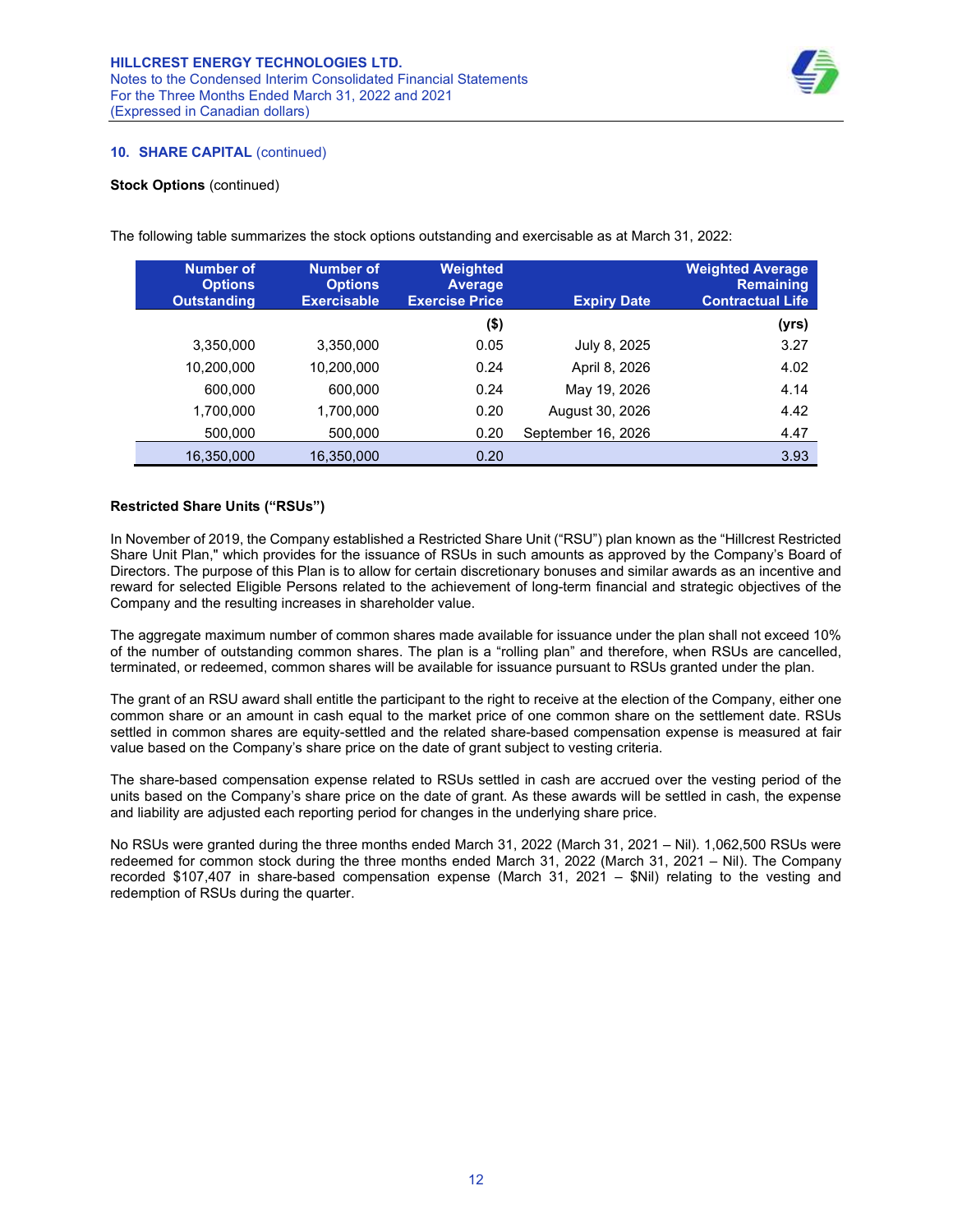

# 10. SHARE CAPITAL (continued)

### Restricted Share Units ("RSUs") (continued)

As at March 31, 2022, restricted share units were outstanding as follows:

|                            | <b>Units</b> | <b>Number of</b> Weighted Average<br><b>Fair Value</b> |
|----------------------------|--------------|--------------------------------------------------------|
|                            |              | (\$)                                                   |
| Balance, December 31, 2021 | 6,100,000    | 0.20                                                   |
| Issued                     | ٠            |                                                        |
| Redeemed                   | (1,062,500)  | 0.14                                                   |
| Balance, March 31, 2022    | 5,037,500    | 0.20                                                   |

### 11. COMMITMENTS

The Company had the following commitments as at March 31, 2022:

- a) On November 19, 2020, the Company entered into an office rental agreement in Vancouver, British Columbia with a term of 36 months, commencing December 1, 2020 and terminating on November 30, 2023, to accommodate the Company's corporate operations. Pursuant to this agreement, the Company has a commitment to lease office space at a base rent rate of \$45,910 per annum, plus common costs and taxes. This rental agreement is being accounted for under IFRS 16 – Right-of-use asset and corresponding lease liability on the balance sheet.
- b) On July 19, 2021, the Company entered into an office and warehouse rental agreement in Vancouver, British Columbia with a term of 36 months, commencing September 1, 2021 and terminating on August 31, 2024, to develop its clean energy technology and IP. Pursuant to this agreement, the Company has a commitment to lease the technology research and development space at a base rent rate of \$47,209 per annum, plus common costs and taxes. This rental agreement is being accounted for under IFRS 16 – Right-of-use asset and corresponding lease liability on the balance sheet.

### 12. SEGMENTED INFORMATION

Management determined that the Company has two reportable operating segments, being the development and commercialization of its clean energy technology in Canada and Europe and its oil and gas operations in Canada and the United States. Corporate includes the Company's head office, general corporate administration and activity and intercompany eliminations. Determination of the operating segment was based on the level of financial reporting to the Company's chief decision makers. For the period ended March 31, 2022 all revenues were derived from operations in Canada. At March 31, 2022, \$2,051,420 of non-current assets were located in Canada and \$125,596 of non-current assets were in Europe (March 31, 2021 - all revenues were derived from operations in Canada and all non-current assets were located in Canada).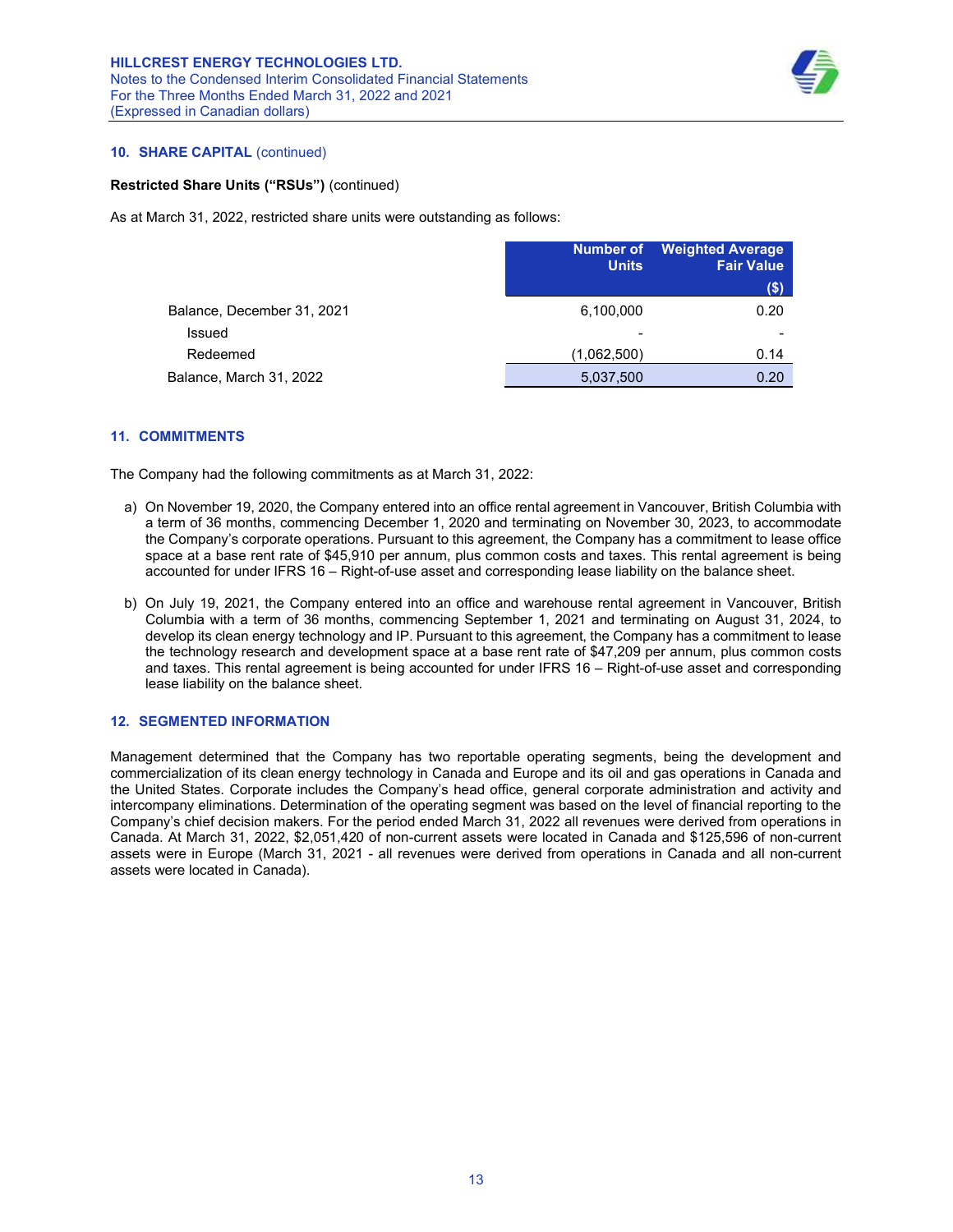

# 12. SEGMENTED INFORMATION (continued)

| Three Months Ended March 31, 2022 |                                                 |           |            |             |
|-----------------------------------|-------------------------------------------------|-----------|------------|-------------|
|                                   | Oil and Gas<br>Corporate<br><b>Clean Energy</b> |           | Total      |             |
|                                   | \$                                              | \$        | \$         | 5           |
| Revenues                          | 51,965                                          |           |            | 51,965      |
| Cost of sales                     | (29,007)                                        |           |            | (29,007)    |
| Gross profit (loss)               | 22,958                                          |           |            | 22,958      |
| General and administration        | 15.905                                          | 551.682   | 542.294    | 1,109,881   |
| Loss from operations              | 7.053                                           | (551,682) | (542, 294) | (1,086,923) |
| Net finance expenses              | (745)                                           |           | (6, 563)   | (7,308)     |
| Non-operating expenses            |                                                 |           | (2,614)    | (2,614)     |
| Net loss                          | 6.308                                           | (551,682) | (551,471)  | (1,096,845) |
| Capital expenditures              |                                                 | 31,851    | 12.773     | 44.624      |
| Total assets                      | 20.699                                          | 2.412.429 | 2,992,036  | 5,425,164   |

| <b>Three Months Ended March 31, 2021</b> |             |                                  |            |            |  |
|------------------------------------------|-------------|----------------------------------|------------|------------|--|
|                                          | Oil and Gas | Corporate<br><b>Clean Energy</b> |            | Total      |  |
|                                          | S           | \$                               | S          | S          |  |
| Revenues                                 | 285,759     |                                  |            | 285,759    |  |
| Cost of sales                            | (217,346)   |                                  |            | (217, 346) |  |
| Gross profit (loss)                      | 68.413      |                                  |            | 68.413     |  |
| General and administration               | 11,667      |                                  | 400,339    | 412,006    |  |
| Loss from operations                     | 56.746      |                                  | (400, 339) | (343,593)  |  |
| Net finance expenses                     | 8,049       |                                  | (6,717)    | 1,332      |  |
| Non-operating expenses                   |             |                                  | (732)      | (732)      |  |
| Net loss                                 | 64.795      |                                  | (407,788)  | (342,993)  |  |
| Capital expenditures                     | 939.916     |                                  |            | 939.916    |  |
| Total assets                             | 1,887,692   |                                  | 1,209,281  | 3,096,973  |  |

## 13. CAPITAL MANAGEMENT

The Company manages its capital structure and makes adjustments to it, based on the funds available to the Company, in order to support the development of its clean energy technology and current oil operations. The Board of Directors does not establish quantitative return on capital criteria for management, but rather relies on the expertise of the Company's management to sustain future development of the business.

The Company is primarily dependent on external financing to fund its activities. In order to carry out the planned clean technology, research and development activities and pay for administrative costs, the Company will spend its existing working capital and raise additional funds as needed using best efforts. The Company will continue to assess new clean technology opportunities and seek to acquire an interest in additional technologies if it feels there is sufficient economic potential and if it has adequate available or committed financial resources to complete such acquisitions.